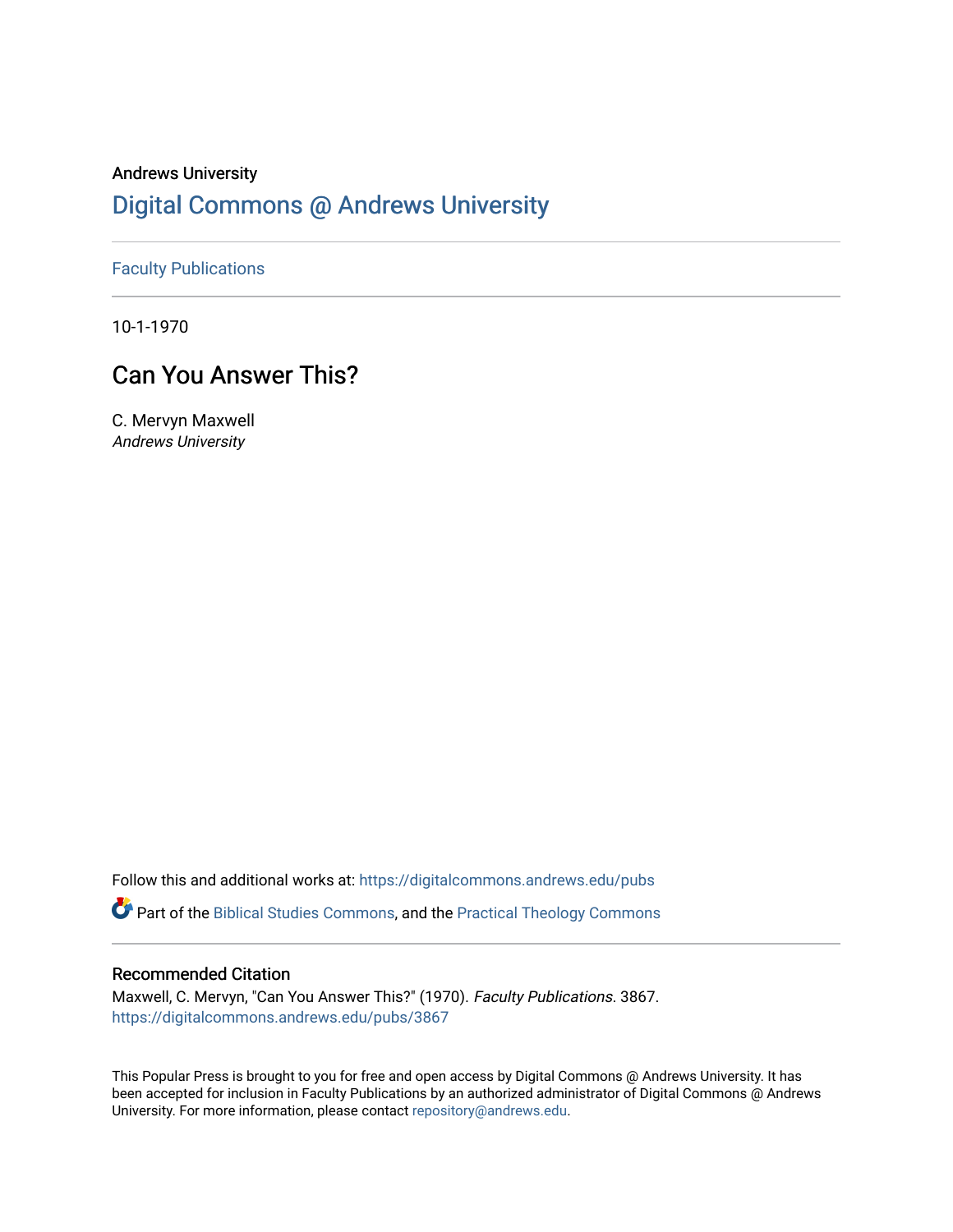

# **CAN YOU NSWER THIS?**

**Questions Youth Are Asking Today** 

## **by C. Mervyn Maxwell Chairman, Department of Church History Andrews University**

#### **HOW CAN I HAVE PEACE, WITH GOD?**

**It always sounds attractive to me when I hear ministers speak of having peace with God. I would like to have this peace, but how can I? I know I am jealous and selfish, and I often give in to a bad habit of mine. (I try hard not to, of course; I pray a lot about it.) With so many things wrong with me, how can I feel at peace with God? I think I'd just be kidding myself if I tried.** 

All men are sinners. If God's peace is only for non-sinners, none of us can qualify.

And yet God certainly does offer us His peace. Even though the New Testament epistles were written to church members who were far from perfect, they usually say near the beginning, "Grace be unto you, *and peace,* from God our Father." ( See 1 Corinthians 1:3 and 1 Peter 1:2, for examples.) Jesus, you remember, said, "Peace I leave with you, My peace I give unto you," to disciples who that night He knew would desert Him, and even to Peter, who He knew would deny Him! John 14:27.

Try looking at it this way. The universe is at war. There is a continual battle raging between good and evil. Sinners who are in active rebellion against God obviously are not at peace with Him. They cannot realistically claim God's peace.

But sinners who have accepted God as their Partner and ( if I may ) as their Commander-in-chief in their private battle against sin, are rebelling against evil, not against God. They're on God's side!

When you are "at war" with evil, you can be "at peace" with God.

In fact, your very awareness of your own sinfulness and your hatred of it, so far from disqualifying you from God's peace, actually qualifies you for receiving and enjoying it.

"Grace be unto *you,* and *peace,*  from God our Father!"

### **HOW CAN I STOP OVEREATING?**

**I'm overweight—because I overeat. And I know the reason why I overeat. Although my teachers like me and I'm smart enough to get good grades, I'm lonely. I know I'm not an attractive or interesting person, so there's no use of my trying to make friends. But I don't like being overweight. I ask God to help me quit eating so much, or at least to help me remember not to take so much food at the school cafeteria. But it doesn't do any good. Why doesn't God help me?** 

If I am not mistaken, the real reason you don't try to win friends is that you want them so badly you know that if they would shun your overtures, you would be heartbroken. To protect yourself, then, you avoid the very people you admire the most and go off by yourself. Then you comfort yourself with an extra dessert or two as a sort of consolation prize.

I gather that you have tried numerous frontal attacks on Calorie Hill; this time, why not try a sneak attack on the rear?

Your solution lies in having friends. You're afraid to approach smart and successful people; well, ask God to show you other girls as lonely as yourself. On your knees think about your acquaintances, especially fat ones. Pray for ideas as to how you can bring joy into their lives.

When you get involved in their joys and sorrows, including their overeating, I predict you'll gradually forget about your own loneliness. And then you'll forget about needing candy consolations.

Perhaps these words of the Bible are meant for you: "The Lord restored the fortunes of Job, when he had prayed for his friends." Job 42:10, RSV.

#### **IS TITHING PASSE?**

**I am interested in what you have said from time to time about tithe paying. Why do you make such a big thing of it when it is so clearly an old-covenant law? Jesus didn't consider tithing to be adequate. Why do you?** 

Tithing is very important, but it certainly isn't "adequate." A Christian should, if possible, give other offerings beside his tithe—if possible, as much as a second or a third tithe.

You speak of tithing as belonging to the "old covenant," a term that is sometimes difficult to define to everyone's satisfaction. Paul spoke of circumcision as being part of the old covenant and said that Christians shouldn't practice it anymore, but did he ever say we shouldn't tithe? Certainly Christians don't want to go opposite to everything in the old covenant, just because